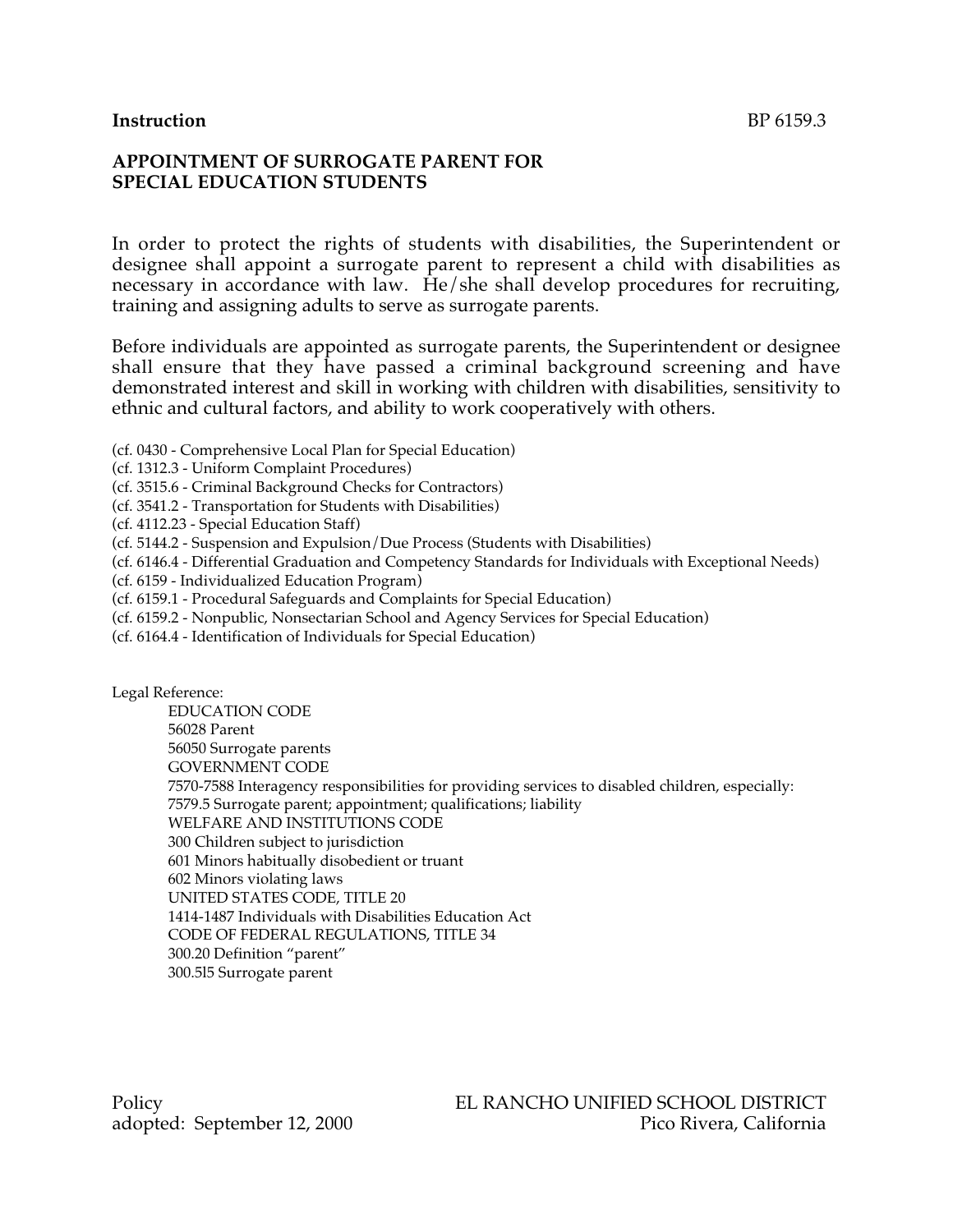# **APPOINTMENT OF SURROGATE PARENT FOR SPECIAL EDUCATION STUDENTS**

The Superintendent or designee shall appoint a surrogate parent to represent a child with disabilities under one or more of the following circumstances:

- 1. No parent for the child can be identified.
- 2. The district, after reasonable efforts, cannot discover the location of a parent or legal guardian of the child.
- 3. The child is adjudicated a dependent or ward of the court pursuant to Welfare an Institutions Code 300, 601 or 602, and either the court has referred the child for special education and related services or the child has a valid individualized education program (IEP).

(cf. 6159 - Individualized Education Program)

A surrogate parent shall not be appointed for a child who is a dependent or ward of the court unless the court specifically limits the rights of the parent/guardian to make educational decisions for the child. In addition, a surrogate parent shall not be appointed for a child who has reached the age of majority unless he/she has been declared incompetent by a court of law. (Government Code 7579.5)

When appointing a surrogate parent, the Superintendent or designee shall give first preference to a relative caretaker, foster parent or court-appointed special advocate, provided any of these individuals exists and is willing to serve. If none of these individuals is willing or able to act as a surrogate parent, the Superintendent or designee shall select the surrogate parent of his/her choice. If the child is moved from the home of the relative caretaker or foster parent who was appointed as a surrogate parent, the Superintendent or designee shall appoint another surrogate parent. (Government Code 7579.5)

As far as practical, a surrogate parent should be culturally sensitive to his/her assigned child. (Government Code 7579.5)

Surrogate parents shall have no vested interests that conflict with the child's educational interest and shall have knowledge and skills that ensure adequate representation of the child. If a conflict of interest arises after the appointment of a surrogate parent, the Superintendent or designee shall terminate the appointment and appoint another surrogate parent. (Government Code 7579.5)

The surrogate parent shall have all the rights relative to the child's education that a parent has under the Individuals with Disabilities Education Act (20 USC 1414.1487; 34 CFR 300.l-300.756). The surrogate parent may represent the child in all matters relating to identification, assessment, instructional planning and development, educational placement, review and revision of the IEP, and in other matters relating to the provision of a free and appropriate public education. (Education Code 56050; Government Code 7579.5)